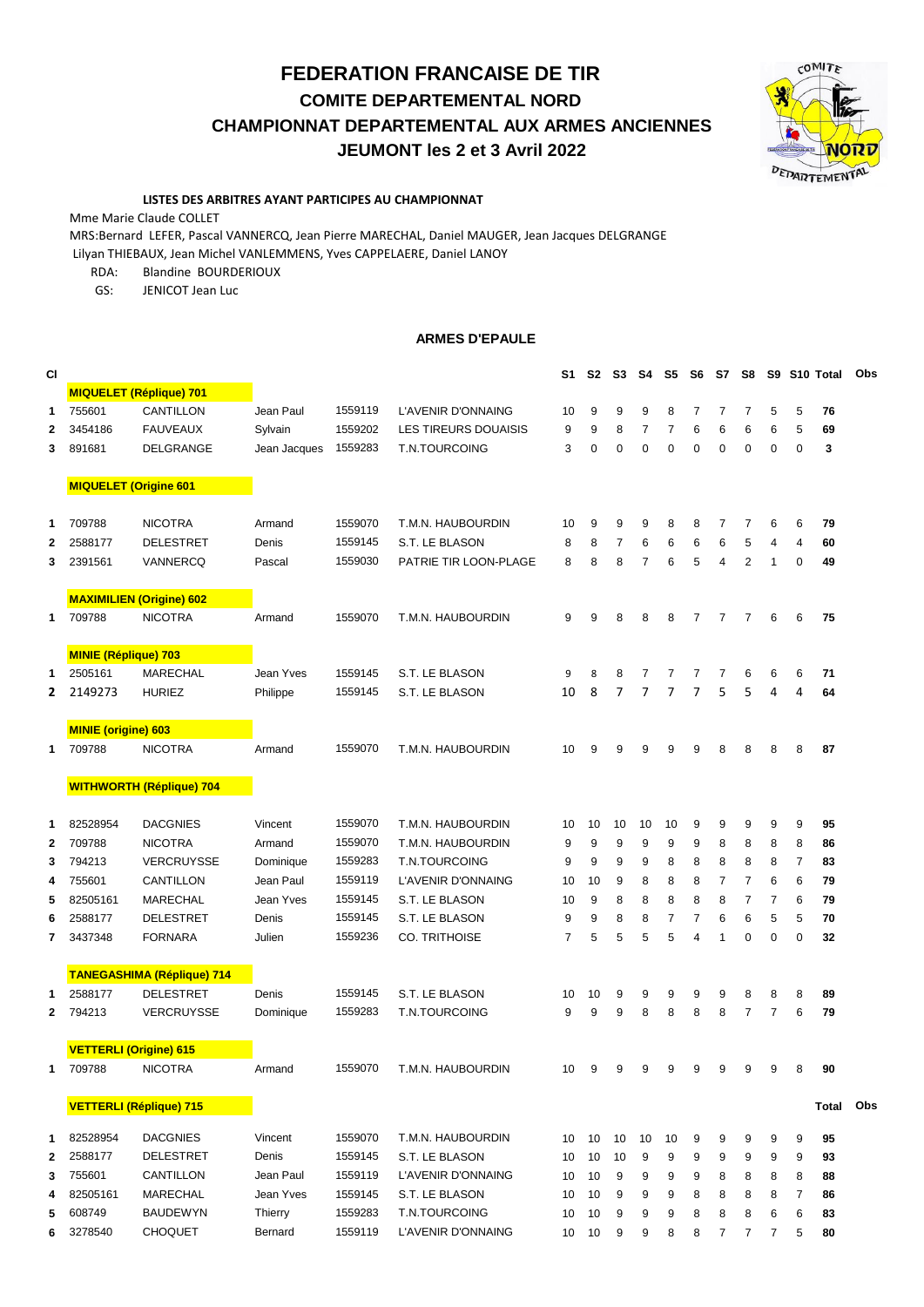| 7        | 357478                        | <b>BUGUIN</b>                       | Guy             | 1559145            | S.T. LE BLASON                                   | 10       | 9              | 9                             | 9                                  | 8              | 8              | 8                   | $\overline{7}$ | 6                   | 5                   | 79           |      |
|----------|-------------------------------|-------------------------------------|-----------------|--------------------|--------------------------------------------------|----------|----------------|-------------------------------|------------------------------------|----------------|----------------|---------------------|----------------|---------------------|---------------------|--------------|------|
| 8        | 793335                        | <b>DELIESSCHE</b>                   | Serge           | 1559070            | T.M.N. HAUBOURDIN                                | 9        | 9              | 9                             | 9                                  | 8              | 8              | 7                   | $\overline{7}$ | $\overline{7}$      | 6                   | 79           |      |
| 9        | 3437348                       | <b>FORNARA</b>                      | Julien          | 1559236            | <b>CO. TRITHOISE</b>                             |          | 9              | 8                             | 8                                  | 8              | 8              | 7                   | 7              | $\overline{7}$      | $\overline{7}$      | 78           |      |
| 10       | 2149273                       | <b>HURIEZ</b>                       | Philippe        | 1559145            | S.T. LE BLASON                                   | 9        | 9              | 8                             | 8                                  | 7              | 7              | $\overline{7}$      | $\overline{7}$ | $\overline{7}$      | 6                   | 75           |      |
| 11       | 891681                        | DELGRANGE                           | Jean Jacques    | 1559283            | T.N.TOURCOING                                    | 9        | 8              | 8                             | 8                                  | 6              | 6              | 6                   | 6              | 5                   | 5                   | 67           |      |
| 12       | 3454019                       | <b>TENRET</b>                       | Christian       | 1559145            | S.T. LE BLASON                                   | 8        | 8              | 8                             | 5<br>6<br>5<br>$\overline{4}$<br>4 |                |                | 4                   | 4              | 56                  |                     |              |      |
| 13       | 3347153                       | <b>VIVIER</b>                       | Michel          | 1559202            | LES TIREURS DOUAISIS                             | 9        | $\overline{7}$ | $\overline{7}$                | 6                                  | 5              | 5              | 4                   | 3              | 3                   | $\overline{2}$      | 51           |      |
|          | <b>HIZADAI (Réplique) 716</b> |                                     |                 |                    |                                                  |          |                |                               |                                    |                |                |                     |                |                     |                     |              |      |
| 1.       | 2588177                       | <b>DELESTRET</b>                    | Denis           | 1559145            | S.T. LE BLASON                                   | 10       | 10             | 9                             | 9                                  | 9              | 8              | 8                   | 8              | 8                   | 8                   | 87           |      |
|          |                               | PENNSYLVANIA (réplique) 736         |                 |                    |                                                  |          |                |                               |                                    |                |                |                     |                |                     |                     |              |      |
| 1        | 2588177                       | <b>DELESTRET</b>                    | Denis           | 1559145            | S.T. LE BLASON                                   | 9        | 9              | 9                             | 8                                  | 8              | 8              | 8                   | 8              | 7                   | 7                   | 81           |      |
| 2        | 794213                        | VERCRUYSSE                          | Dominique       | 1559283            | T.N.TOURCOING                                    | 9        | 9              | 9                             | 8                                  | $\overline{7}$ | $\overline{7}$ | $\overline{7}$      | 6              | 6                   | 5                   | 73           |      |
|          |                               | <b>PENNSYLVANIA (origine) 636</b>   |                 |                    |                                                  |          |                |                               |                                    |                |                |                     |                |                     |                     |              |      |
| 1.       | 709788                        | <b>NICOTRA</b>                      | Armand          | 1559070            | T.M.N. HAUBOURDIN                                | 10       | 9              | 9                             | 9                                  | 8              | 8              | 8                   | 8              | 8                   | $\overline{7}$      | 84           |      |
|          |                               | <b>LAMARMORA</b> (réplique) 737     |                 |                    |                                                  |          |                |                               |                                    |                |                |                     |                |                     |                     |              |      |
| 1        | 3454019                       | <b>TENRET</b>                       | Christian       | 1559145            | S.T. LE BLASON                                   | 10       | 9              | 8                             | 8                                  | 8              | 8              | 7                   | 7              | $\overline{7}$      | $\overline{7}$      | 79           |      |
| 2        | 2588177                       | <b>DELESTRET</b>                    | Denis           | 1559145            | S.T. LE BLASON                                   | 9        | 9              | 9                             | 8                                  | 8              | 7              | 7                   | 7              | 6                   | 6                   | 76           |      |
| 3        | 82505161                      | MARECHAL                            | Jean Yves       | 1559145            | S.T. LE BLASON                                   | 9        | 8              | 8                             | 8                                  | 8              | 8              | $\overline{7}$      | $\overline{7}$ | $\overline{7}$      | 6                   | 76           |      |
| 4        | 866446                        | <b>ZMUDA</b>                        | Jean            | 1559145            | S.T. LE BLASON                                   | 9        | 8              | 8                             | 7                                  | $\overline{7}$ | $\overline{7}$ | 6                   | 6              | 6                   | 6                   | 70           |      |
|          |                               | <b>LAMARMORA (Origine) 637</b>      |                 |                    |                                                  |          |                |                               |                                    |                |                |                     |                |                     |                     |              |      |
| 1.       | 709788                        | <b>NICOTRA</b>                      | Armand          | 1559070            | T.M.N. HAUBOURDIN                                | 10       | 10             | 10                            | 10                                 | 9              | 9              | 9                   | 9              | 9                   | 9                   | 94           |      |
|          |                               |                                     |                 |                    | <b>ARMES DE POING</b>                            |          |                |                               |                                    |                |                |                     |                |                     |                     |              |      |
|          |                               | <b>COMINAZZO (Réplique) 705</b>     |                 |                    |                                                  | S1       |                | S <sub>2</sub> S <sub>3</sub> | -S4                                | - S5           |                | S6 S7 S8            |                |                     |                     | S9 S10 Total | Obs  |
| 1        | 82475192                      | SONNAERT                            | Jean Pierre     | 1559007            | A.S.T. ESCAUDINOISE                              | 10       | 10             | 9                             | 9                                  | 9              | 8              | 8                   | 8              | 7                   | 7                   | 85           |      |
| 2        | 82666055                      | <b>SPETER</b>                       | Cedric          | 1559283            | T.N.TOURCOING                                    | 10       | 9              | 9                             | 9                                  | 8              | 8              | 8                   | 8              | 8                   | 8                   | 85           |      |
| 3        | 3224449                       | <b>PAMART</b>                       | Hubert          | 1559006            | A.S.T. ESCAUDINOISE                              |          | 9              | 9                             | 9                                  | 9              | 8              | 8                   | $\overline{7}$ | 7                   | 7                   | 83           |      |
| 4        | 82477432                      | <b>DOURNEL</b>                      | Sebastien       | 1559006            | A.S.T. ESCAUDINOISE                              | 10       | 10             | 9                             | 9                                  | 8              | 7              | 7                   | 7              | 6                   | 6                   | 79           |      |
| 5        | 3260612                       | GELE                                | Franck          | 1559128            | LA MADELEINOISE TIR                              | 10       | 8              | 7                             | 7                                  | $\overline{7}$ | $\overline{7}$ | $\overline{7}$      | $\overline{7}$ | $\overline{7}$      | 6                   | 73           |      |
| 6        | 2539734                       | GOLA                                | Michel          | 1559070            | T.M.N. HAUBOURDIN                                | 9        | 7              | 7                             | 7                                  | 6              | 6              | 6                   | 5              | 5                   | 5                   | 63           |      |
|          |                               | <b>KUCHENREUTER (Réplique) 706</b>  |                 |                    |                                                  |          |                |                               |                                    |                |                |                     |                |                     |                     |              |      |
| 1        | 3260612                       | <b>GELE</b>                         | Franck          | 1559128            | LA MADELEINOISE TIR                              | 10       | 10             | 10                            | 10                                 | 10             | 10             | 9                   | 9              | 9                   | 9                   | 96           |      |
| 2        | 82475192                      | SONNAERT                            | Jean Pierre     | 1559007            | A.S.T. ESCAUDINOISE                              | 10       | 10             | 10                            | 10                                 | 10             | 9              | 9                   | 9              | 8                   | 8                   | 93           |      |
| 3        | 82620055                      | <b>STIEVENART</b>                   | Jerome          | 1559166            | <b>CARABINIERS MAUBEUGE</b>                      | 10       | 10             | 9                             | 9                                  | 9              | 9              | 9                   | 9              | 8                   | 8                   | 90           |      |
| 4        | 82666055                      | <b>SPETER</b>                       | Cedric          | 1559283            | T.N.TOURCOING                                    | 10       | 10             | 10                            | 9                                  | 9              | 9              | 8                   | 8              | 8                   | 8                   | 89           | 63mm |
| 5        | 801044                        | <b>GODFROY</b>                      | Pierre          | 1559202            | LES TIREURS DOUAISIS                             | 10       | 10             | 10                            | 9                                  | 9              | 9              | 8                   | 8              | 8                   | 8                   | 89           | 66mm |
| 6        | 866446                        | <b>ZMUDA</b>                        | Jean            | 1559145            | S.T. LE BLASON                                   | 10       | 10             | 9                             | 9                                  | 9              | 9              | 9                   | 8              | 8                   | 8                   | 89           |      |
| 7        | 82713878                      | <b>FERNANDEZ</b>                    | Nino            | 1559283            | T.N.TOURCOING                                    | 10       | 10             | 9                             | 9                                  | 9              | 9              | 8                   | 8              | 8                   | 8                   | 88           |      |
| 8        | 755601                        | CANTILLON                           | Jean Paul       | 1559119            | L'AVENIR D'ONNAING                               | 10       | 10             | 9                             | 9                                  | 9              | 9              | 9                   | 8              | $\overline{7}$      | 7                   | 87           |      |
| 9        | 82544290<br>793335            | <b>MEZIANI</b><br><b>DELIESSCHE</b> | Ahcene          | 1559166<br>1559070 | <b>CARABINIERS MAUBEUGE</b><br>T.M.N. HAUBOURDIN | 10       | 10             | 9                             | 9                                  | 9              | 9              | 8                   | 8<br>8         | 8<br>8              | 7                   | 87           |      |
| 10       |                               |                                     | Serge           | 1559166            |                                                  | 10       | 10             | 9                             | 9                                  | 9              | 8              | 8                   |                |                     | 7                   | 86           |      |
| 11<br>12 | 2619718<br>3347234            | <b>GAUGEZ</b><br><b>ALBERTI</b>     | Claude<br>David | 1559070            | <b>CARABINIERS MAUBEUGE</b><br>T.M.N. HAUBOURDIN | 10<br>10 | 10<br>10       | 10<br>10                      | 9<br>10                            | 8<br>9         | 8<br>8         | 8<br>$\overline{7}$ | 7<br>7         | $\overline{7}$<br>6 | $\overline{7}$<br>6 | 84<br>83     |      |
| 13       | 3224449                       | <b>PAMART</b>                       | Hubert          | 1559006            | A.S.T. ESCAUDINOISE                              | 10       | 9              | 9                             | 9                                  | 8              | 8              | 8                   | 8              | $\overline{7}$      | 7                   | 83           |      |
| 14       | 1105547                       | <b>DETERPIGNY</b>                   | Jacques         | 1559071            | T.M.N. HAUBOURDIN                                | 10       | 9              | 9                             | 8                                  | 8              | 8              | 8                   | 8              | $\overline{7}$      | $\overline{7}$      | 82           |      |
| 15       | 2539734                       | <b>GOLA</b>                         | Michel          | 1559070            | T.M.N. HAUBOURDIN                                | 9        | 9              | 9                             | 8                                  | 8              | 8              | 8                   | 8              | $\overline{7}$      | 7                   | 81           |      |
| 16       | 2995200                       | LETRILLARD                          | Dominique       | 1559283            | T.N.TOURCOING                                    | 9        | 9              | 9                             | 8                                  | 8              | 8              | 7                   | 7              | 7                   | 7                   | 79           |      |
| 17       | 648414                        | <b>BUTRUILLE</b>                    | Bernard         | 1559071            | T.M.N. HAUBOURDIN                                | 10       | 10             | 8                             | 8                                  | 8              | 7              | 7                   | 7              | 7                   | 6                   | 78           |      |
| 18       | 2505161                       | <b>MARECHAL</b>                     | Jean Yves       | 1559145            | S.T. LE BLASON                                   | 10       | 9              | 8                             | 8                                  | $\overline{7}$ | $\overline{7}$ | $\overline{7}$      | 7              | 6                   | 6                   | 75           |      |
| 19       | 82429844                      | QUINCHON                            | Arnaud          | 1559119            | L'AVENIR D'ONNAING                               | 10       | 10             | 9                             | 9                                  | 8              | $\overline{7}$ | 6                   | 6              | 5                   | 4                   | 74           |      |
| 20       | 82477432                      | <b>DOURNEL</b>                      | Sebastien       | 1559006            | A.S.T. ESCAUDINOISE                              | 9        | 8              | 8                             | 7                                  | 7              | 7              | 7                   | 6              | 6                   | 6                   | 71           |      |
|          | 21 ET 82479586                | <b>DEFLEM</b>                       | Guy             | 1559145            | S.T. LE BLASON                                   | 10       | 9              | 8                             | 6                                  | 6              | 5              | 4                   | 3              | 3                   | 0                   | 54           |      |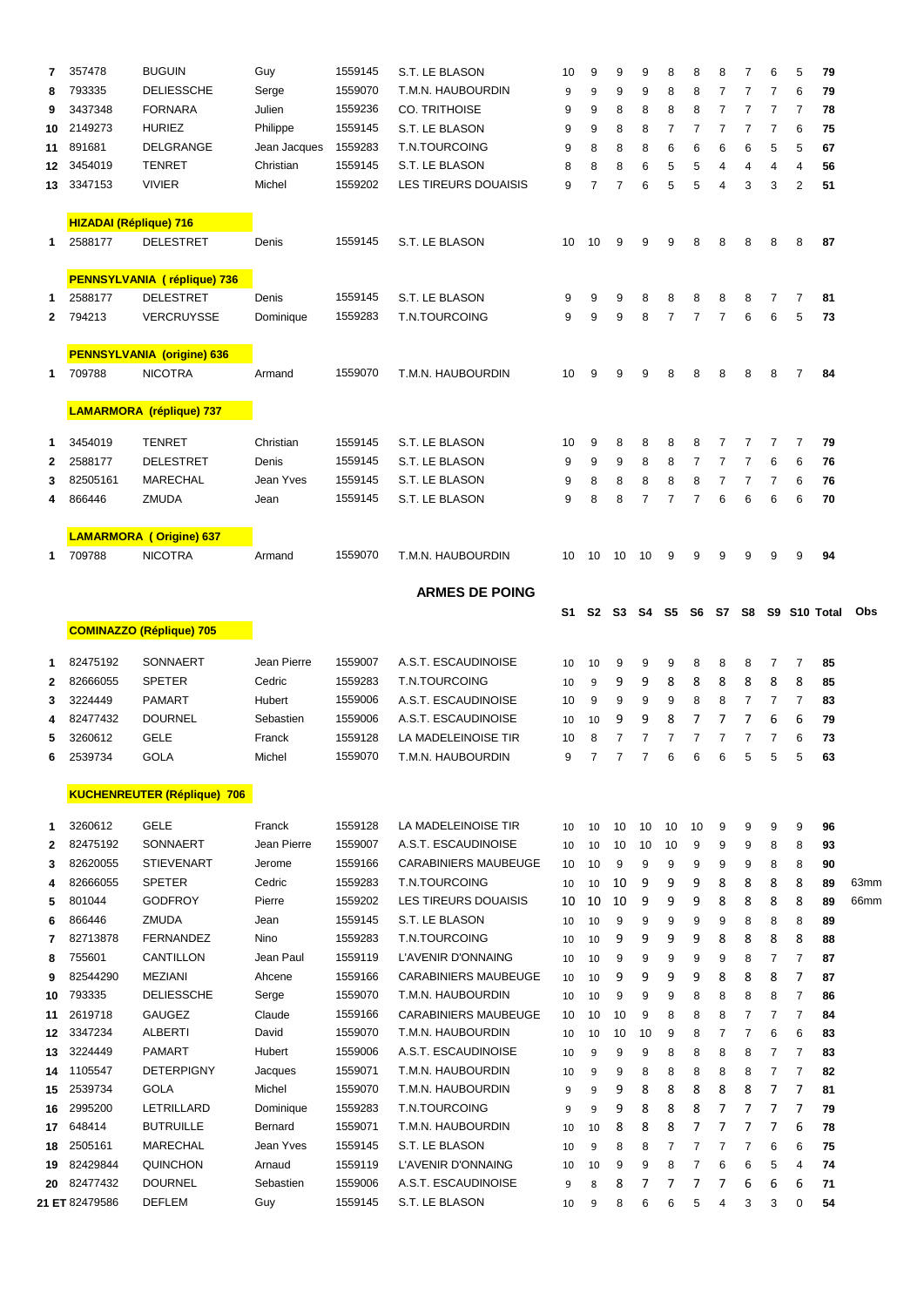|                                    |                      | <b>KUCHENREUTER (Réplique) JG</b>   |                     |                             |                                                     |          |                |                |                |        |                |                     |                     |        |                |          |     |
|------------------------------------|----------------------|-------------------------------------|---------------------|-----------------------------|-----------------------------------------------------|----------|----------------|----------------|----------------|--------|----------------|---------------------|---------------------|--------|----------------|----------|-----|
| <b>STIEVENART</b><br>82626258<br>1 |                      | Quentin                             | 1559167             | <b>CARABINIERS MAUBEUGE</b> | 10                                                  | 10       | 9              | 9              | 9              | 9      | 9              | 9                   | 8                   | 6      | 88             |          |     |
|                                    |                      | <b>MARIETTE (Réplique) 712</b>      |                     |                             |                                                     |          |                |                |                |        |                |                     |                     |        |                |          |     |
|                                    | 82701681             | <b>LENIQUE</b>                      |                     |                             | A.S.T. ESCAUDINOISE                                 |          |                |                |                |        |                |                     |                     |        |                |          |     |
| 1                                  | 82666055             | <b>SPETER</b>                       | Magalie<br>Cedric   | 1559008<br>1559283          | <b>T.N.TOURCOING</b>                                | 10       | 10             | 10             | 10             | 9      | 9              | 9<br>9              | 9<br>8              | 8<br>8 | 8<br>8         | 92       |     |
| 2                                  | 82620055             | <b>STIEVENART</b>                   | Jerome              | 1559166                     |                                                     | 10<br>10 | 10             | 10             | 10             | 9      | 9              |                     |                     |        |                | 91       |     |
| 3                                  | 3224449              | <b>PAMART</b>                       | Hubert              | 1559006                     | <b>CARABINIERS MAUBEUGE</b>                         |          | 9              | 9              | 9              | 9      | 9<br>9         | 9<br>9              | 9                   | 9      | 8              | 90       |     |
| 4<br>5                             | 3260612              | GELE                                | Franck              | 1559128                     | A.S.T. ESCAUDINOISE<br>10<br>LA MADELEINOISE TIR    |          | 10<br>10       | 9              | 9              | 9      |                |                     | 8                   | 8      | 8              | 89       |     |
|                                    | 2539734              | <b>GOLA</b>                         | Michel              | 1559070                     | T.M.N. HAUBOURDIN                                   | 10       |                | 9              | 9              | 9      | 8              | 8                   | 8                   | 8      | 8              | 87       |     |
| 6                                  | 82587317             |                                     |                     |                             |                                                     | 10       | 9              | 9              | 9              | 9      | 9              | 8                   | 8                   | 8      | 8              | 87       |     |
| 7                                  |                      | SALIN                               | Hugues              | 1559006                     | A.S.T. ESCAUDINOISE                                 | 10       | 10             | 10             | 9              | 8      | 8              | 8                   | 8                   | 8      | 7              | 86       |     |
| 8                                  | 82477432<br>82475192 | <b>DOURNEL</b><br>SONNAERT          | Sebastien           | 1559006<br>1559007          | A.S.T. ESCAUDINOISE<br>A.S.T. ESCAUDINOISE          | 9        | 9              | 9              | 9              | 9      | 8              | 8                   | 8                   | 8      | 7              | 84       |     |
| 9                                  |                      |                                     | Jean Pierre         |                             |                                                     | 9        | 9              | 9              | 9              | 8      | 8              | 8                   | 8                   | 8      | 7              | 83       |     |
| 10                                 | 801044               | GODFROY                             | Pierre              | 1559202                     | LES TIREURS DOUAISIS                                | 9        | 9              | 9              | 8              | 8      | 8              | 8                   | 8                   | 8      | 7              | 82       |     |
| 11                                 | 82544290<br>793335   | <b>MEZIANI</b><br><b>DELIESSCHE</b> | Ahcene              | 1559166                     | <b>CARABINIERS MAUBEUGE</b><br>T.M.N. HAUBOURDIN    | 10       | 10             | 8              | 8              | 8      | 8              | $\overline{7}$      | $\overline{7}$      | 7      | $\overline{7}$ | 80       |     |
| 12                                 |                      |                                     | Serge               | 1559070                     |                                                     | 9        | 9              | 9              | 8              | 8      | 8              | $\overline{7}$      | $\overline{7}$      | 7      | 7              | 79       |     |
| 13                                 | 2619718              | GAUGEZ                              | Claude              | 1559166                     | <b>CARABINIERS MAUBEUGE</b><br><b>T.N.TOURCOING</b> | 9        | 9              | 9              | 8              | 8<br>8 | 8<br>7         | $\overline{7}$<br>7 | $\overline{7}$<br>6 | 7<br>5 | 7<br>5         | 79       |     |
| 14                                 | 82533398<br>82505161 | <b>ROELANDTS</b><br><b>MARECHAL</b> | Didier<br>Jean Yves | 1559285<br>1559145          | S.T. LE BLASON                                      | 10       | 10             | 10             | 9              |        | 7              | 7                   | $\overline{7}$      |        |                | 77<br>74 |     |
| 15                                 | 3347153              | <b>VIVIER</b>                       | Michel              | 1559202                     | <b>LES TIREURS DOUAISIS</b>                         | 10       | 9<br>9         | 8<br>9         | 7<br>8         | 7<br>8 | 8              | 6                   | 6                   | 6<br>6 | 6<br>5         | 74       |     |
| 16                                 | 648414               | <b>BUTRUILLE</b>                    | Bernard             | 1559071                     | T.M.N. HAUBOURDIN                                   | 9        |                | 8              | 7              | 7      | 7              | 7                   | 7                   | 6      | 5              | 73       |     |
| 17                                 | 234533               |                                     |                     | 1559283                     |                                                     | 10       | 9              |                |                |        | 7              | 7                   |                     |        |                |          |     |
| 18                                 | 2995200              | <b>GOMES</b><br><b>LETRILLARD</b>   | Claude<br>Dominique | 1559283                     | T.N.TOURCOING<br>T.N.TOURCOING                      | 10       | 9              | 9              | 9              | 8      | 7              | $\overline{7}$      | 6                   | 5      | 3              | 73<br>72 |     |
| 19                                 | 3437348              | <b>FORNARA</b>                      | Julien              | 1559236                     | <b>CO. TRITHOISE</b>                                | 9        | 9              | 8<br>8         | 8<br>8         | 7<br>6 | 6              | 5                   | 6<br>5              | 6<br>5 | 5<br>5         | 68       |     |
| 20                                 | 82751914             | <b>LEMELIN</b>                      | Emmanuel            | 1559007                     | A.S.T. ESCAUDINOISE                                 | 10       | 10             | 7              |                |        |                |                     |                     |        |                |          |     |
| 21                                 | 3347234              | <b>ALBERTI</b>                      | David               | 1559070                     | T.M.N. HAUBOURDIN                                   | 10       | 9<br>8         | 8              | 7<br>7         | 6      | 6              | 6<br>5              | 6<br>5              | 5<br>5 | 4<br>5         | 66       |     |
| 22<br>23                           | 82429844             | QUINCHON                            | Arnaud              | 1559119                     | L'AVENIR D'ONNAING                                  | 9        |                | 4              | 4              | 6<br>3 | 6<br>3         | 3                   | 2                   | 2      | 2              | 64<br>39 |     |
| 24                                 | 3224319              | MESSORI                             | Marco               | 1559145                     | S.T. LE BLASON                                      | 10<br>9  | 6<br>8         | 6              | 4              | 3      | 1              | 1                   | 0                   | 0      | 0              | 32       |     |
| 25                                 | 82742193             | LAMOUILLE                           | Jean Marc           | 1559166                     | <b>CARABINIERS MAUBEUGE</b>                         | 5        | 4              | 1              | 0              | 0      | 0              | 0                   | 0                   | 0      | 0              | 10       |     |
|                                    |                      |                                     |                     |                             |                                                     |          |                |                |                |        |                |                     |                     |        |                |          |     |
|                                    |                      | <b>MALSON (réplique) 723</b>        |                     |                             |                                                     | S1       | S2             | S3             | S4             | S5     | S6             | S7                  | S8                  |        | S9 S10 Total   |          | Obs |
|                                    |                      |                                     |                     |                             |                                                     |          |                |                |                |        |                |                     |                     |        |                |          |     |
| 1                                  | 3224449              |                                     |                     |                             |                                                     | 10       | 9              | 9              |                |        |                |                     |                     |        |                | 86       |     |
|                                    |                      | <b>PAMART</b>                       | Hubert              | 1559006                     | A.S.T. ESCAUDINOISE                                 |          |                |                | 9              | 9      | 8              | 8                   | 8                   | 8      | 8              |          |     |
| 2                                  | 82477432             | <b>DOURNEL</b>                      | Sebastien           | 1559006                     | A.S.T. ESCAUDINOISE                                 | 9        | 9              | 8              | 7              | 7      | 7              | 6                   | 6                   | 6      | 5              | 70       |     |
| 3                                  | 334724               | <b>ALBERTI</b>                      | David               | 1559070                     | T.M.N. HAUBOURDIN                                   | 9        | 9              | 8              | 8              | 7      | $\overline{7}$ | $\overline{7}$      | 6                   | 4      | 3              | 68       |     |
| 4                                  | 82475192             | SONNAERT                            | Jean Pierre         | 1559007                     | A.S.T. ESCAUDINOISE                                 | 8        | 7              | $\overline{ }$ | $\overline{ }$ | ĥ      | 6              | 6                   | 5                   | 5      | 5              | 62       |     |
| 5                                  | 3260612              | GELE                                | Franck              | 1559128                     | LA MADELEINOISE TIR                                 | 10       | $\overline{7}$ | 6              | 6              | 5      | 4              | 4                   | 4                   | 2      | 2              | 50       |     |
| 6                                  | 648414               | <b>BUTRUILLE</b>                    | Bernard             | 1559071                     | T.M.N. HAUBOURDIN                                   | 9        | 8              | 8              | 5              | 5      | 4              | 4                   | 3                   | 1      | 0              | 47       |     |
| 7                                  | 2619718              | GAUGEZ                              | Claude              | 1559166                     | <b>CARABINIERS MAUBEUGE</b>                         | 7        | 6              | 6              | 5              | 4      | 4              | 4                   | $\overline{2}$      | 2      | $\mathbf{1}$   | 41       |     |
|                                    | 1873                 |                                     |                     |                             |                                                     |          |                |                |                |        |                |                     |                     |        |                |          |     |
| 1                                  | 3224449              | <b>PAMART</b>                       | Hubert              | 1559006                     | A.S.T. ESCAUDINOISE                                 | 10       | 10             | 10             | 9              | 9      | 9              | 9                   | 9                   | 8      | 8              | 91       |     |
| 2                                  | 82477432             | <b>DOURNEL</b>                      | Sebastien           | 1559006                     | A.S.T. ESCAUDINOISE                                 | 9        | 9              | 9              | 8              | 8      | 8              | 8                   | 8                   | 7      | 7              | 81       |     |
| 3                                  | 82620055             | <b>STIEVENART</b>                   | Jerome              | 1559166                     | <b>CARABINIERS MAUBEUGE</b>                         | 9        | 9              | 9              | 9              | 8      | 7              | 7                   | $\overline{7}$      | 7      | 7              | 79       |     |
| 4                                  | 82666055             | <b>SPETER</b>                       | Cedric              | 1559283                     | T.N.TOURCOING                                       | 9        | 9              | 9              | 8              | 8      | 7              | 7                   | 7                   | 7      | 7              | 78       |     |
| 5                                  | 234533               | <b>GOMES</b>                        | Claude              | 1559283                     | T.N.TOURCOING                                       | 10       | 10             | 9              | 8              | 7      | 7              | 7                   | 7                   | 5      | 4              | 74       |     |
| 6                                  | 866446               | ZMUDA                               | Jean                | 1559145                     | ST LE BLASON                                        | 10       | 9              | 8              | 7              | 7      | 7              | 6                   | 6                   | 6      | 6              | 72       |     |
| 7                                  | 2391561              | VANNERCQ                            | Pascal              | 1559030                     | PATRIE TIR LOON-PLAGE                               | 9        | 9              | 9              | 8              | 7      | $\overline{7}$ | 6                   | 6                   | 6      | 5              | 72       |     |
|                                    | <b>SHARPS</b>        |                                     |                     |                             |                                                     |          |                |                |                |        |                |                     |                     |        |                |          |     |
| 1                                  | 794213               | <b>VERCRUYSSE</b>                   | Dominique           | 1559283                     |                                                     | 10       | 10             | 10             | 9              | 9      | 9              | 9                   | 8                   | 8      | 7              | 89       |     |
| 2                                  | 3125795              | <b>BARRIE</b>                       | Michel              | 1559145                     | T.N.TOURCOING<br>ST LE BLASON                       | 10       | 10             | 9              | 9              | 9      | 9              | 8                   | $\overline{7}$      | 7      | $\overline{7}$ | 85       |     |
| 3                                  | 82479586             | DEFLEM                              | Guy                 | 1559145                     | S.T. LE BLASON                                      | 10       | 9              | 8              | 8              | 8      | 8              | 7                   | 7                   | 7      | 6              | 78       |     |
| 4                                  | 3178368              | <b>BANDET</b>                       | Domi, ique          | 1559145                     | ST LE BLASON                                        | 10       | 10             | 9              | 9              | 9      | 8              | $\overline{7}$      | $\overline{7}$      | 4      | $\overline{4}$ | 77       |     |
| 5                                  | 2149273              | <b>HURIEZ</b>                       | Philippe            | 1559145                     | S.T. LE BLASON                                      | 10       | 10             | 9              | 8              | 7      | 7              | $\overline{7}$      | 6                   | 6      | 6              | 76       |     |
| 6                                  | 2588177              | DELESTRET                           | Denis               | 1559145                     | S.T. LE BLASON                                      | 10       | 9              | 9              | 8              | 8      | 8              | $\overline{7}$      | 6                   | 5      | 5              | 75       |     |
| 7                                  | 755601               | CANTILLON                           | Jean Paul           | 1559119                     | L'AVENIR D'ONNAING                                  | 9        | 9              | 8              | 8              | 7      | $\overline{7}$ | $\overline{7}$      | 6                   | 5      | $\overline{4}$ | 70       |     |
| 8                                  | 2391561              | VANNERCQ                            | Pascal              | 1559030                     | PATRIE TIR LOON-PLAGE                               | 9        | 9              | 8              | 8              | 8      | 6              | 5                   | 5                   | 4      | 4              | 66       |     |
| 9                                  | 608749               | BAUDEWYN                            | Thierry             | 1559283                     | T.N.TOURCOING                                       | 5        | 4              |                |                |        |                |                     |                     |        |                | 9        |     |